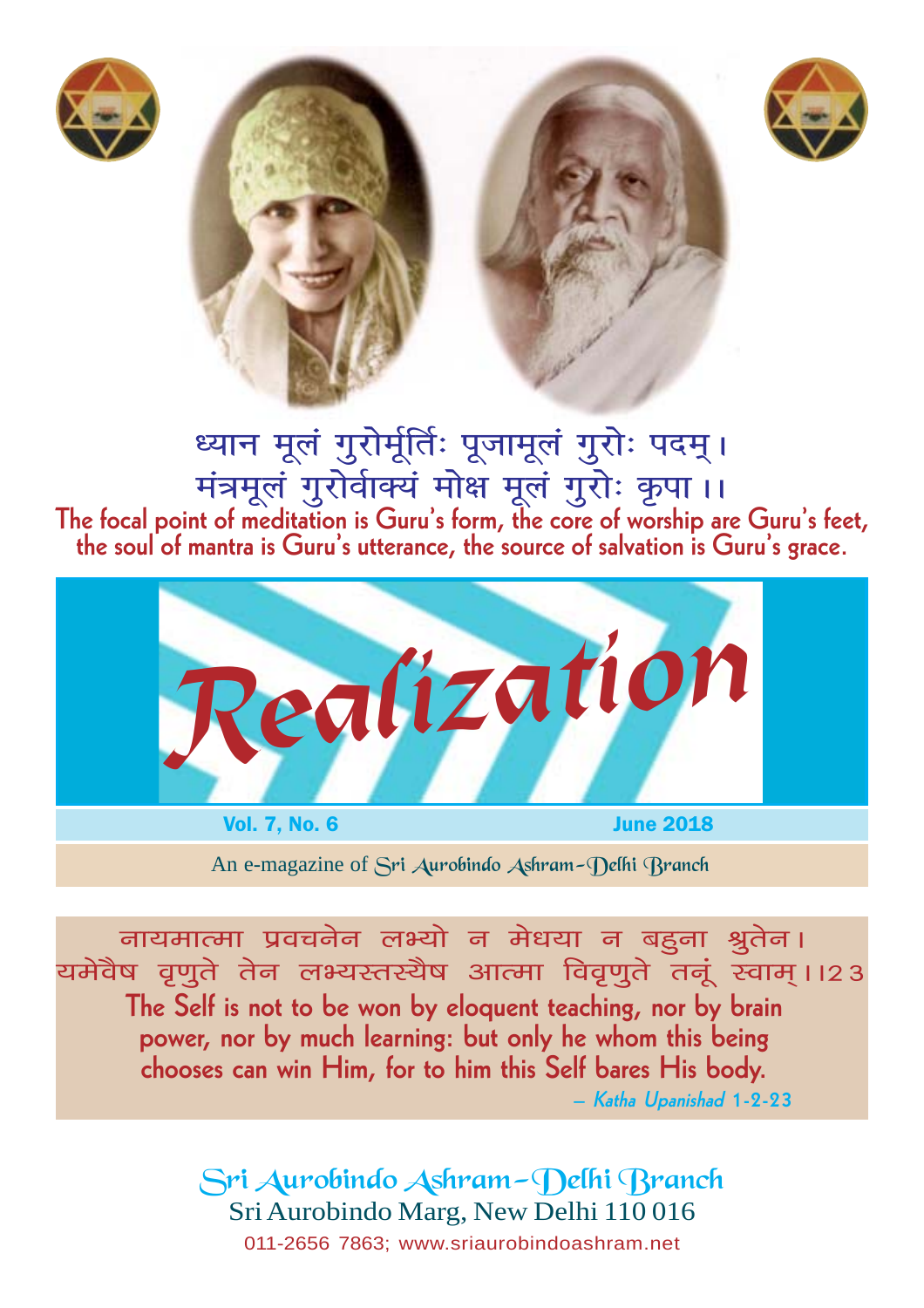# Ongoing & Forthcoming Events June 2018

|                |                          | Meditation & Satsang venue: Meditation Hall                      |               |                               |                              |
|----------------|--------------------------|------------------------------------------------------------------|---------------|-------------------------------|------------------------------|
|                | <b>Monday - Saturday</b> |                                                                  | $7 - 7:30$ pm |                               | <b>Collective Meditation</b> |
|                |                          | Sunday Meditation & Discourses 10:00 - 11:30 am                  |               |                               |                              |
| <b>June 03</b> |                          | <b>Be NOT Attached Even to Good Work</b>                         |               |                               | <b>Dr. Mithu Pal</b>         |
|                |                          | (Based on the Mother's <i>Prayers &amp; Meditations</i> , p. 84) |               |                               |                              |
|                |                          | <b>Musical Offering</b>                                          |               |                               | <b>Dr. Mithu Pal</b>         |
| <b>June 10</b> |                          | <b>Make the Gift of Your Will</b>                                |               |                               | <b>Dr. Ramesh Bijlani</b>    |
|                |                          | (Based on the Mother's The Great Adventure, p. 213)              |               |                               |                              |
|                |                          | <b>Musical Offering</b>                                          |               |                               | <b>Ms. Oishani Dutta</b>     |
| <b>June 17</b> |                          | Life-Unity (Based on Sri Aurobindo's Sonnets, p. 27))            |               |                               | <b>Sh. Prashant Khanna</b>   |
|                |                          | <b>Musical Offering</b>                                          |               |                               | <b>Ms. Pragya Taneja</b>     |
| <b>June 24</b> | <b>The Divine Will</b>   |                                                                  |               |                               | <b>Dr. Ramesh Bijlani</b>    |
|                |                          | (Based on the Mother's The Great Adventure, pp. 219-220)         |               |                               |                              |
|                |                          | <b>Musical Offering</b>                                          |               |                               | <b>Ms. Joyeeta Datta</b>     |
|                |                          | Sundays: 03, 10, 24 11:30 am-12:30 pm                            |               | <b>Sri Aurobino's Sonnets</b> | <b>Shri Prashant Khanna</b>  |
|                |                          | <b>Venue: DAIVIC (Room 009, near Samadhi Lawns)</b>              |               |                               |                              |

| <b>Thursdays: 07, 14, 21, 28</b> |          | 11:30 am-12:30 pm                                         | <b>Bhagyad Gita</b> | <b>Shri Prashant Khanna</b>                   |
|----------------------------------|----------|-----------------------------------------------------------|---------------------|-----------------------------------------------|
| <b>June 18-29</b>                | $4-6$ pm | <b>Mythology for Kids (3-16 yrs.)</b>                     |                     | <b>Shubhra Maheshwari</b>                     |
|                                  |          | (Painting, Puppets, Group-Plays, Sloka & Bhajan chanting) |                     | <shubhrahul@gmail.com></shubhrahul@gmail.com> |

Ashram Library (Knowledge)

Tuesday to Sunday Timings 10:00 A.M. – 4:30 P.M. (Monday closed)

Contact: 011-2656 7863; Email <contact@aurobindoonline.in>

# 2018 Camps in the Kumaon Himalayas

Venue: Madhuban, Talla Ramgarh

| <b>June 07-13</b>                    | <b>Clean Mind Porgram</b>                                                                        |                      |                                         | <b>Dr. Surinder Katoch</b>                              |  |
|--------------------------------------|--------------------------------------------------------------------------------------------------|----------------------|-----------------------------------------|---------------------------------------------------------|--|
| <b>June 14-20</b>                    | <b>Kriya Yoga Retreat</b>                                                                        |                      | <b>English</b>                          | Per H. Vibe                                             |  |
|                                      | <b>Retreat</b>                                                                                   |                      |                                         | <b>Sameer Guglani</b>                                   |  |
| <b>June 21-27</b>                    | <b>International Textual Workshop - Yog Darshana</b>                                             |                      | <b>English</b>                          | Prof. V.N. Jha                                          |  |
| <b>June 29-July 02 Study Retreat</b> |                                                                                                  |                      | <b>English</b>                          | <b>Dr. Acharya Navneet</b>                              |  |
|                                      | Venue: Van Niwas, Nainital                                                                       |                      |                                         |                                                         |  |
|                                      |                                                                                                  | <b>Study Camps</b>   |                                         |                                                         |  |
| <b>June 03-09</b>                    | <b>Religion &amp; Scientific Thinking</b>                                                        |                      | <b>Hindi</b>                            | Dr. J.P. Singh                                          |  |
| <b>June 10-16</b>                    | <b>Sri Aurobindo's Synthesis of Yoga</b>                                                         |                      | <b>Hindi</b>                            | <b>Dr. Kiran Sood</b>                                   |  |
| <b>June 17-23</b>                    |                                                                                                  |                      | <b>Marathi</b>                          | <b>Rajendra Sarodiya</b>                                |  |
| <b>Jun 27-01 Jul</b>                 | <b>Spiritual Retreat</b>                                                                         |                      | <b>Hindi</b>                            | <b>Jagdish Pandey</b>                                   |  |
|                                      |                                                                                                  | Youth Camps          |                                         |                                                         |  |
| <b>June 02-04</b>                    | <b>Youth Camp</b>                                                                                |                      | <b>Purkal Youth Development Society</b> |                                                         |  |
| <b>June 04-08</b>                    | <b>Clean Mind Program</b>                                                                        | <b>Dr. S. Katoch</b> |                                         |                                                         |  |
| <b>June 10-16</b>                    | <b>Youth Camp</b>                                                                                |                      | <b>India Vision Foundation</b>          |                                                         |  |
|                                      | <b>Youth Camp</b>                                                                                |                      |                                         | <b>Pardada Pardadi Educational Society, Anoopshahar</b> |  |
| <b>June 18-26</b>                    | <b>Youth Camp</b>                                                                                |                      | Sri Aurobindo College, Ludhiana         |                                                         |  |
| <b>June 26-30</b>                    | <b>Clean Mind Program</b>                                                                        |                      | <b>Renu Vishwanathan</b>                |                                                         |  |
|                                      | Contact: 011-2656 7863; 2652 4810; <aurocamps@aurobindoonline.in></aurocamps@aurobindoonline.in> |                      |                                         |                                                         |  |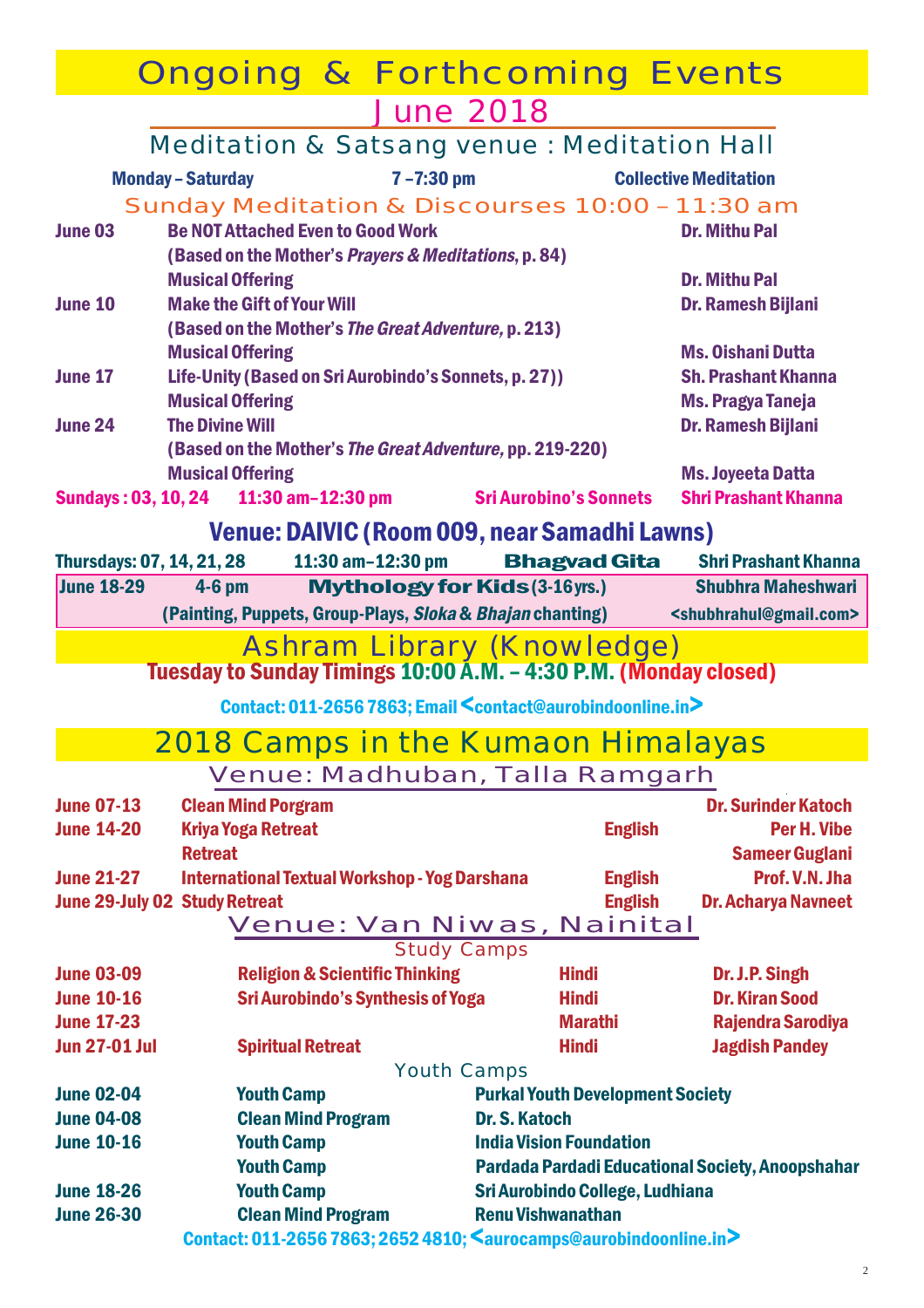|                                            |                                                   | The Mother's Integral Health Centre Activities                                                                        |                                   |                                                         |
|--------------------------------------------|---------------------------------------------------|-----------------------------------------------------------------------------------------------------------------------|-----------------------------------|---------------------------------------------------------|
|                                            |                                                   | (Phone 011-2685 8563, Sanjeeb: 88005 52685, Mrs. Bhatia: 93122 65447; <tmihc2000@yahoo.co.in></tmihc2000@yahoo.co.in> |                                   |                                                         |
| <b>General O.P.D.</b>                      | <b>Daily</b>                                      | $8:30 - 9:30$ am<br>Speciality Clinics - By Appointment Only                                                          |                                   | $2:30-3:30$ pm                                          |
| <b>CLOSED IN JUNE</b><br><b>Mon to Fri</b> | <b>Accupressure</b><br><b>Clinical Psychology</b> |                                                                                                                       | Tue/Thu/Sat<br>Mon-Sat (11am-1pm) | <b>Ayurveda</b><br><b>Physiotherapy</b>                 |
| <b>Mon to Sat</b>                          | <b>Mind Body Medicine</b>                         |                                                                                                                       | Mon/Wed/Thu/Fri                   | <b>Homeopathy</b>                                       |
| Tue/Thu                                    | <b>Holistic Dermatology</b>                       | Tue/Thu                                                                                                               |                                   | <b>Gynaecology</b>                                      |
| <b>Saturday</b>                            | <b>Ophthalmology (Eye)</b>                        | <b>Tuesday</b>                                                                                                        |                                   | <b>Psychiatry</b>                                       |
| Tue/Wed                                    | <b>General Surgery</b>                            | Tue/Thu                                                                                                               |                                   | <b>Dental</b>                                           |
|                                            | <b>NEW BATCH STARTS Mondays 4,11,18,25</b>        | Contact: 011-2685 8563; Madhu 92683 84794                                                                             | 8:30-10:30am                      | Eye Exercise                                            |
| <b>Sundays</b>                             | 8 am                                              | <b>Havan</b>                                                                                                          |                                   |                                                         |
| Tue/Thu/Sat                                | $6:45 - 7:45$                                     | <i><b>Yogasanaclass</b></i>                                                                                           | <b>Ms. Seema Dabi</b>             |                                                         |
| Mon/Wed/Fri                                | $5:30-6:30$ pm                                    | <b>Yogasanaclass</b>                                                                                                  | <b>Ms. Seema Dabi</b>             |                                                         |
|                                            |                                                   | Ongoing Classes venue: The Mother's Integral Health Centre Rm 15J                                                     |                                   |                                                         |
| <b>Monday</b>                              | $2:45 - 3:30$ pm                                  | <b>Vivekachoodamani</b>                                                                                               |                                   | <b>Dr. Tarun Baveja</b>                                 |
| Wed/Fri<br><b>Saturday</b>                 | $2:45 - 3:30$ pm<br>$2:45-3:30$ pm                | <b>Bhagvad Gita Sadhana</b>                                                                                           | <b>Brihadaranyaka Upanishad</b>   | <b>Dr. Tarun Baveja</b><br><b>Dr. Tarun Baveja</b>      |
|                                            |                                                   | Note: These classes are also available on SKYPE (tmihc2000)                                                           |                                   |                                                         |
|                                            |                                                   |                                                                                                                       |                                   |                                                         |
|                                            |                                                   | Contact: 011-2685 8563; Aradhana <aradhana.archer@gmail.com></aradhana.archer@gmail.com>                              |                                   |                                                         |
|                                            |                                                   | 2018 - Year of Spiritual Health                                                                                       |                                   |                                                         |
|                                            |                                                   | <b>Clean Mind Programme</b>                                                                                           |                                   |                                                         |
|                                            |                                                   | $(24x7$ Helpline: cmpyosh $2018$ @gmail.com)                                                                          |                                   |                                                         |
|                                            |                                                   | At Delhi Ashram Health Centre; SPIRITUAL HEALTH CAMP every Sunday; Time: 8am to 12noon                                |                                   |                                                         |
|                                            |                                                   | Havan/Chanting; Talk/Presentation; Physical culture - Yoga/Exercise/Games; Shramdan                                   |                                   |                                                         |
|                                            |                                                   | 1. Online Course: Spiritual Health 2. Teerth Yatras                                                                   | <b>3. Spiritual Study</b>         |                                                         |
|                                            |                                                   | For information and registration contact: 011 2685 8563; <tmihc2000@yahoo.co.in></tmihc2000@yahoo.co.in>              |                                   |                                                         |
|                                            |                                                   | <b>June 2018: Schedule of Talks</b>                                                                                   |                                   |                                                         |
| June 03<br>June 10                         | <b>I</b> see Light in You<br><b>Spiritual Art</b> |                                                                                                                       |                                   | <b>Ms. Sonia Bhandari</b><br><b>Ms. Preeti Bhardwaj</b> |
| <b>June 17</b>                             | <b>Contented Mind</b>                             |                                                                                                                       |                                   | <b>Mr. Deepak Jhamb</b>                                 |
| June 24                                    | <b>How to lead a Spiritual Life</b>               |                                                                                                                       | <b>Dr. Shardha Batra</b>          |                                                         |
|                                            |                                                   |                                                                                                                       |                                   |                                                         |
|                                            |                                                   | <b>ADVANCE NOTICE</b>                                                                                                 |                                   |                                                         |
|                                            |                                                   | COURSE ON TEACHING YOGA                                                                                               |                                   |                                                         |
|                                            |                                                   | August 14-December 21, 2018 Mon-Fri<br>For details, please contact: $\leq$ srimayog@gmail.com>                        |                                   | 10:00 am-12:30 pm                                       |

Matri Kala Mandir (MKM) – NO CLASSES IN JUNE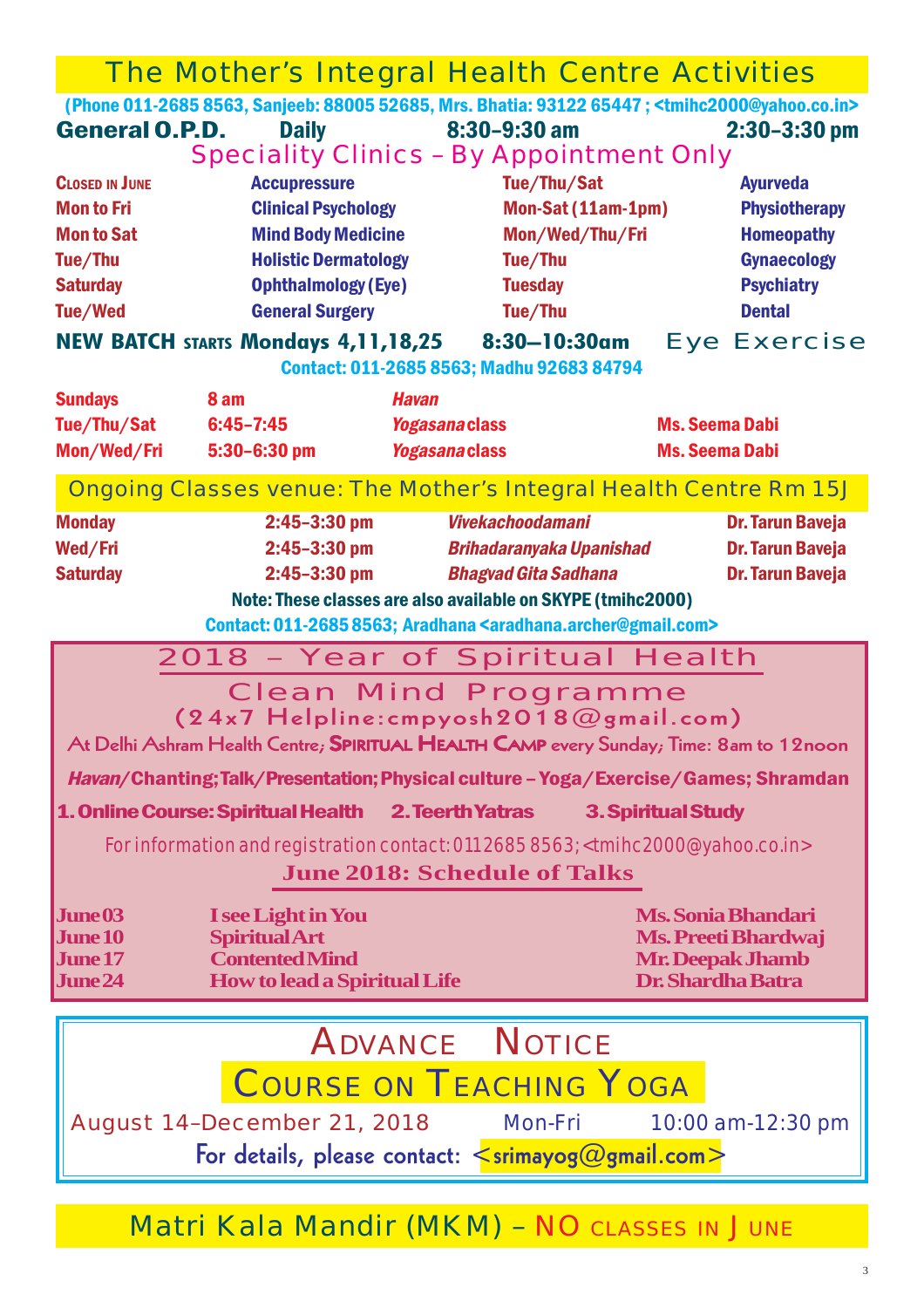### The Reversal of Consciousness (5)

Who will tell me what constitutes an individual? What is it that gives you the impression that you are a person existing in himself?

*One can say with Descartes: "I think, therefore I am."*

Ah, no! That does not prove that you are individualised.

What is it that gives you the impression that you are an individual?... When you were ten, you were very different from what you were when you were born, and now you are very different from what you were at ten, aren't you? The form grows within certain limits and there is a similarity, but even so, it is quite different from what it was at your birth; you may almost say, "It was not I." So much for the physical. Now, take your inner consciousness when you were five and now. Nobody would say it is the same person. And your thoughts, at five and now? All are different. But in spite of everything, what is it that gives you the impression that it is *the same person* who is thinking?

Let us take the example of a river following its course: it is never the same water which flows. What is a river? There is not a drop that ever is the same, no stability is there, then where is the river? (Some take this example to prove that there is no personality—they are very anxious to prove that there is no personality.) For beings it is the same thing: the consciousness changes, ideas change, sensations change, what then is the being? Some say that individuality is based upon memory, remembrance: you remember therefore you are an individual being. This is absolutely wrong, for even if you had no memory you would still be an individual being.

#### *The river's bed constitutes the river.*

The bed localises the river, but the bed also changes much; which means that all is inconstant, all is fugitive, and this is true. But it is only one part of the truth, it is not the whole. You feel quite clearly that there is something "stable" in you, don't you, but where does this sensation of stability come from?

*If I were to place it physically, I would say it is somewhere in the chest. When I say "I am going to do something", it is not the true "I" which speaks. When I say "I think", it is not the true "I" which thinks—the true "I" looks at the thinking, it looks at the thoughts coming. Naturally this is a way of speaking*.

When the vast majority of people say "I", it is a part of them, of their feeling, their body, their thought, indifferently, which speaks; it is something that always changes. Therefore, their "I" is innumerable, or the "I" always varies. What is the constant thing therein?... The psychic being, evidently. For, to be constant a thing must first be immortal. Otherwise it cannot be constant. Then, it must also be independent of the experiences through which it passes: it cannot be the experiences themselves. Hence, it is certainly not the bed of the river which constitutes the river; the bed is only a circumstance. If the comparison is carried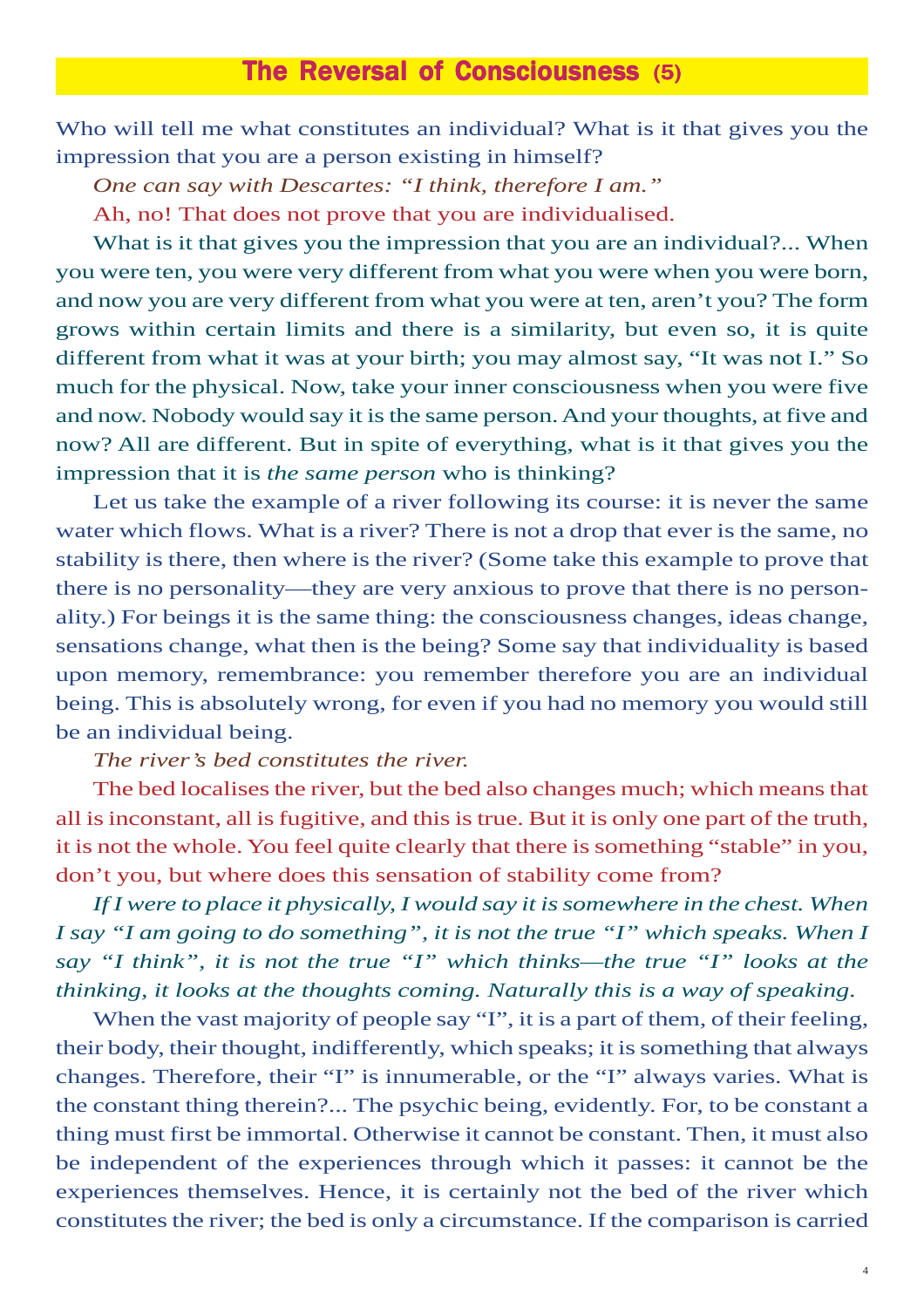a little farther (besides, comparisons are worthless, people find in them whatever they want), it can be said that the river is a good symbol of life, that what is constant in the river is the species "water". It is not always the same drop of water, but it is always water—without water there would be no river. And what endures in the human being is the species "consciousness". It is because it has a consciousness that it endures. It is not the forms which last, it is the consciousness, the power of binding together all these forms, of passing through all these things, not only keeping a memory of them (memory is something very external), but keeping the same vibration of consciousness.

And that is the great mystery of creation, for it is the same consciousness, the Consciousness is one. But the very moment this Consciousness manifests itself, exteriorises itself, deploys itself, it divides itself into innumerable fragments for the need of expansion, and each one of these fragmentations has been the beginning, the origin of an individual being. The origin of every individual form is the law of this form or the truth of this form. If there were no law, no truth of each form, there would be no possibility of individualisation. It would be something extending indefinitely; there would be perhaps points of concentration, assemblages, but no individual consciousness. Each form then represents one element in the changing of the One into the many. This multiplicity implies an innumerable quantity of laws, elements of consciousness, truths which spread out into the universe and finally become separate individualities. So the individual being seems constantly to go farther and farther away from its origin by the very necessity of individualisation. But once this individualisation, that is, this awareness of the inner truth is complete, it becomes possible, by an inner identification, to reestablish in the multiplicity the original unity; that is the purpose of the universe as we perceive it. The universe has been made so that this phenomenon may take place. The Supreme has manifested Himself to Himself so as to become aware of Himself.

In any case, that is the purpose of *this* creation. Let us be satisfied with our universe, let us make the best use possible of our life upon earth and the rest will come in its time.

It is purposely, mind you, that I have not mentioned the ego as one of the causes of the sense of individuality. For the ego being a falsehood and an illusion, the sense of individuality would itself be false and illusory (as Buddha and Shankara affirm), whereas the origin of individualisation being in the Supreme Himself, the ego is only a passing deformation, necessary for the moment, which will disappear when its utility is over, when the Truth-Consciousness will be established.

– *The Mother*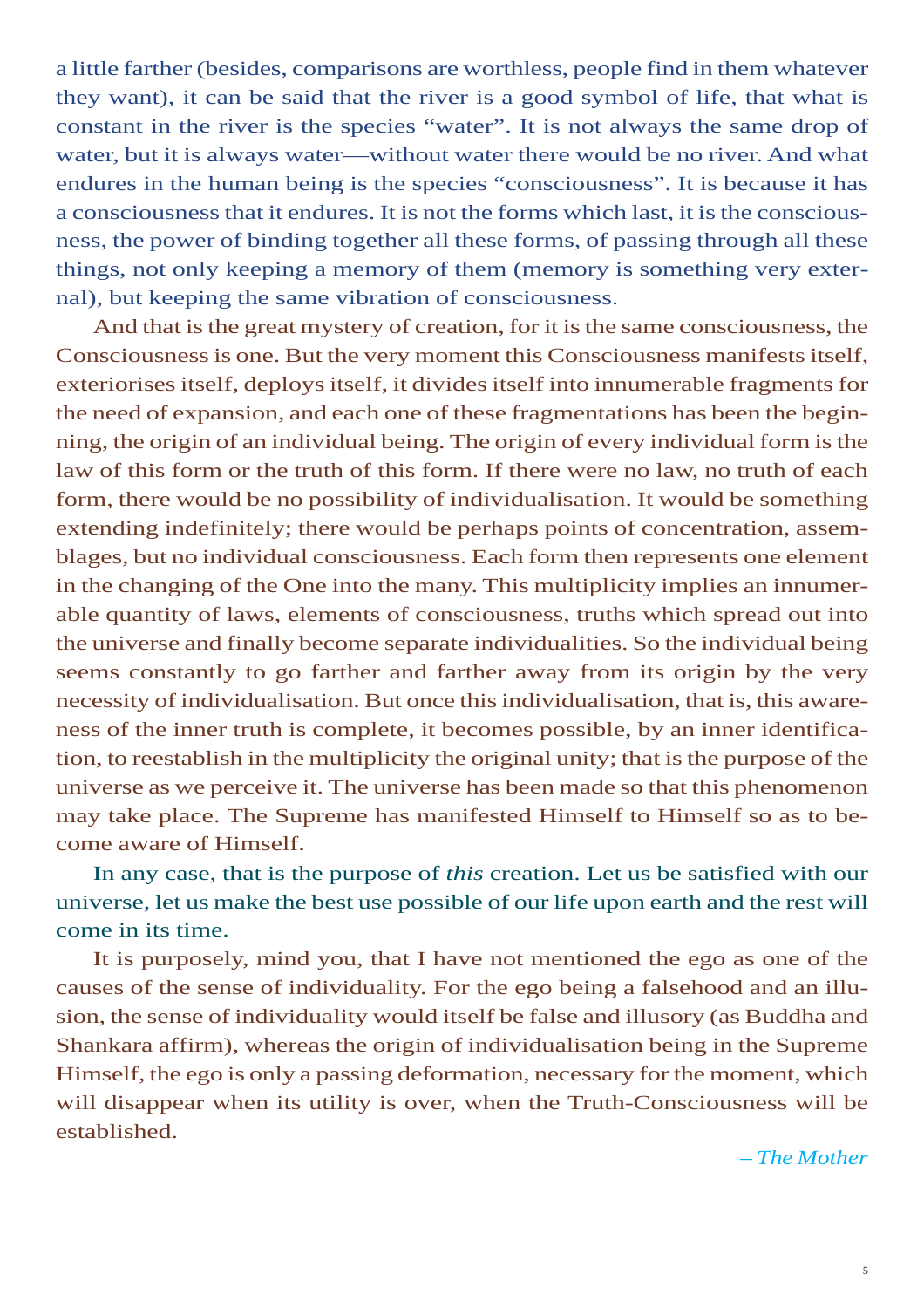### Activities during April 16 – May 15, 2018

**YOUTH CAMPS AT VAN NIWAS, NAINITAL** : During this period several youth camps were conducted for students.

Thus 43 students accompanied by 4 teachers from Aditi Gurukul, Hyderabad, took part in a youth camp from April 13-17, 2018. Activities included morning keep-fit exercises, trekking, scrambling, rock-climbing, rappelling, and a meditation session.



Fifty five students and 11 teachers of Shiv Nadar School, NOIDA, took part in a youth camp between April 18-22. Activities included morning keep-fit exercises, scrambling & rock-climbing, trekking, and meditation. The School had also arranged for some workshops which were conducted by a resource person from the school team.

Between April 23-28 a youth camp was conducted for 66 students and 5 teachers of Shikshantar School, South City, Gurugram, Haryana. Besides the usual keep-fit, scrambling, rock-climbing, rappelling, river-crossing, and meditation sessions, this group engaged in trekking to many more scenic places around Nainital including the 2622 metre high Naina Peak.

A group of 43 students and 5 teachers from Sri Aurobindo Interanational School, Hyderabad, attended the next youth camp from April 29 to 5 May, 2018. Activities included keep-fit, scrambling, rock-climbing, rappelling, river-crossing, and trekking to several scenic places including Tiffin Top, Sri Aurobindo Peak and Naina Peak, and several meditation sessions in the evening.

Resource persons for the camps included Jayanta Pal for physical activities, and Sukhendu for meditation sessions.

**FLUTE RECITAL** : A student of Indian Classical Music from Russia, Mr. Yogor, played *Raag Yaman* on flute in the Meditation Hall on 18 April 2018 to a great appreciation by the audience. Mr. Latif Khan of Delhi Gharana accompanied him on *tabla.*

**2018–YEAR OF SPIRITUAL HEALTH OF THE CLEAN MIND PROGRAMME**: Under this program, on four Sundays, The Mother's Integral Health Centre of Delhi Ashram conducted manifold activities including Maha Mrityunjay *Havan* & Gita *path,* and yogasanas. A number of talks and workshops were additional features of this program. Thus Dr. Urvashi Anand gave a talk on 'Awe and Spirituality' to 40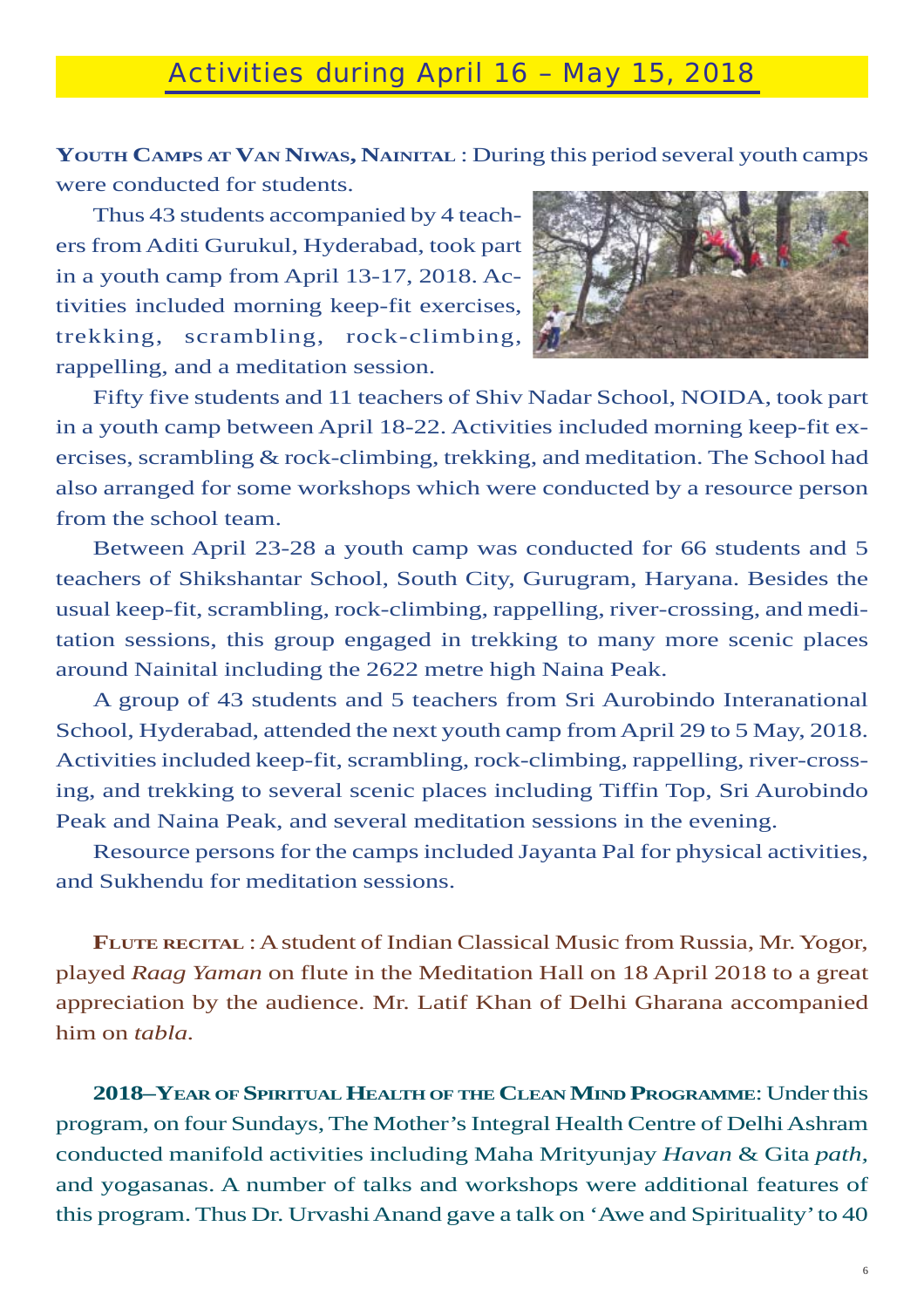

attendees on 22 April; Dr. Shardha Batra spoke to 26 participants on 'Spiritual Responsibility' on 29 April; Mr. Deepak Jhamb discoursed on 'Non-violent Mind' to 31 attendees on 6 May; and Mr. Mukesh Batra gave a talk of 'Food for the Mind' to 29 participants on 13 May. Distri-

bution of used clothes and *Prasad* comprised other activities of the program.

**DARSHAN DAY 24 APRIL** : The day commemorating the final arrival of the Mother in Pondicherry on 24 April 1920, started with an invocation for the divine Presence in the Meditation Hall by Ms. Srila Basu. In the evening following the traditional march-past and kindling of the Lamps of Aspiration around Sri Aurobindo's Shrine,



the Ashram Choir presented a musical rendering of Isha Upanishad interspersed with Tara Didi's reading of Sri Aurobindo's translation of each mantra in the Meditation Hall. The Day's events ended

with distribution of *Prasad* and a Darshan Day card bearing the following message of spiritual guidance from Sri Aurobindo:

"Always to know her and live always in her presence." – *Sri Aurobindo*

**INTEGRAL YOGA COURSE FOR IIT STUDENTS** : Twenty five students of IIT-Delhi attended a course comprising of 12 hours of theory and 6 hours of practical on Integral Yoga and its underlying philosophy during the period April 5-25, 2018,



conducted by Dr. Ramesh Bijlani in the Ashram campus. The students would earn one credit in their curricula requirements for this course. Some of the comments made by the students in the feedback were: "the course has shown me

new depths of understanding and wisdom", "the best experience in my life",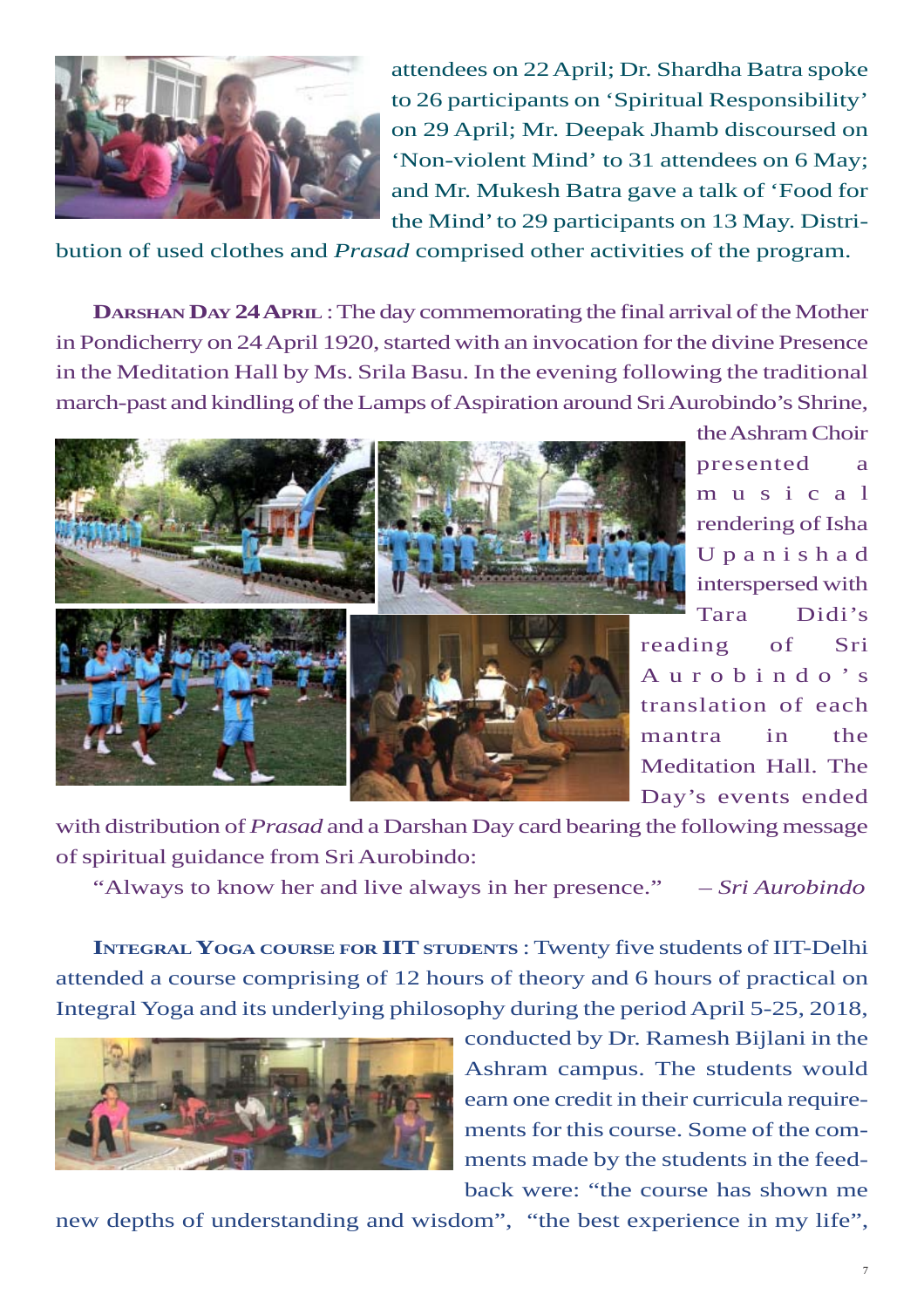"understood the purpose of life", "I am able to concentrate better".

**ORIENTATION TO INTEGRAL YOGA** on 28-29 April was attended by a group of 32

participants including The Mothers International School parents. In addition to sessions on physical practices of yoga, asanas and pranayama, the group heard discourses by Dr. Ramesh Bijlani on the integral philosophy of Sri Aurobindo and the Mother and its importance in filling life with love, peace and joy. Participants felt rejuvenated with sessions of soulful music presented by Shubhra Maheshwari on 28 April

and Mithu Pal on 29 April, during breaks from the talks and discussions. Appreciative feedback includes: "helped me focus inwards", "rejuvenating", "found answers to many questions", "spiritually satisfying", "an enriching experience", "nourishing for the body, mind and soul", "very positive."

**ORIENTATION TO INTEGRAL YOGA FOR VOLUN-**

**TEERS :** A special orientation for a group of twenty volunteers who make an offering of their work to various Ashram departments was held on 13 May 2018. In addition to an introduction by Dr. Ramesh Bijlani to the unique features of Sri Aurobindo and The Mother's

life-affirming spiritual philosophy and its potential role for a happy, healthy and fulfilling life, they attended *satsang* on the message of the Gita as applicable to daily life, and had a glimpse of the history and activities of Sri Aurobindo Ashram-Delhi Branch.

### Note: Pictures can be viewed up to 200% size for finer detail

#### ASHRAM'S YOUTUBE CHANNEL

Sri Aurobindo Ashram–Delhi Branch now has several videos on its YouTube channel. To access it, please go to: https://www.youtube.com/channel/UCNXTB5B7Ed6cE8-MFnkz34w



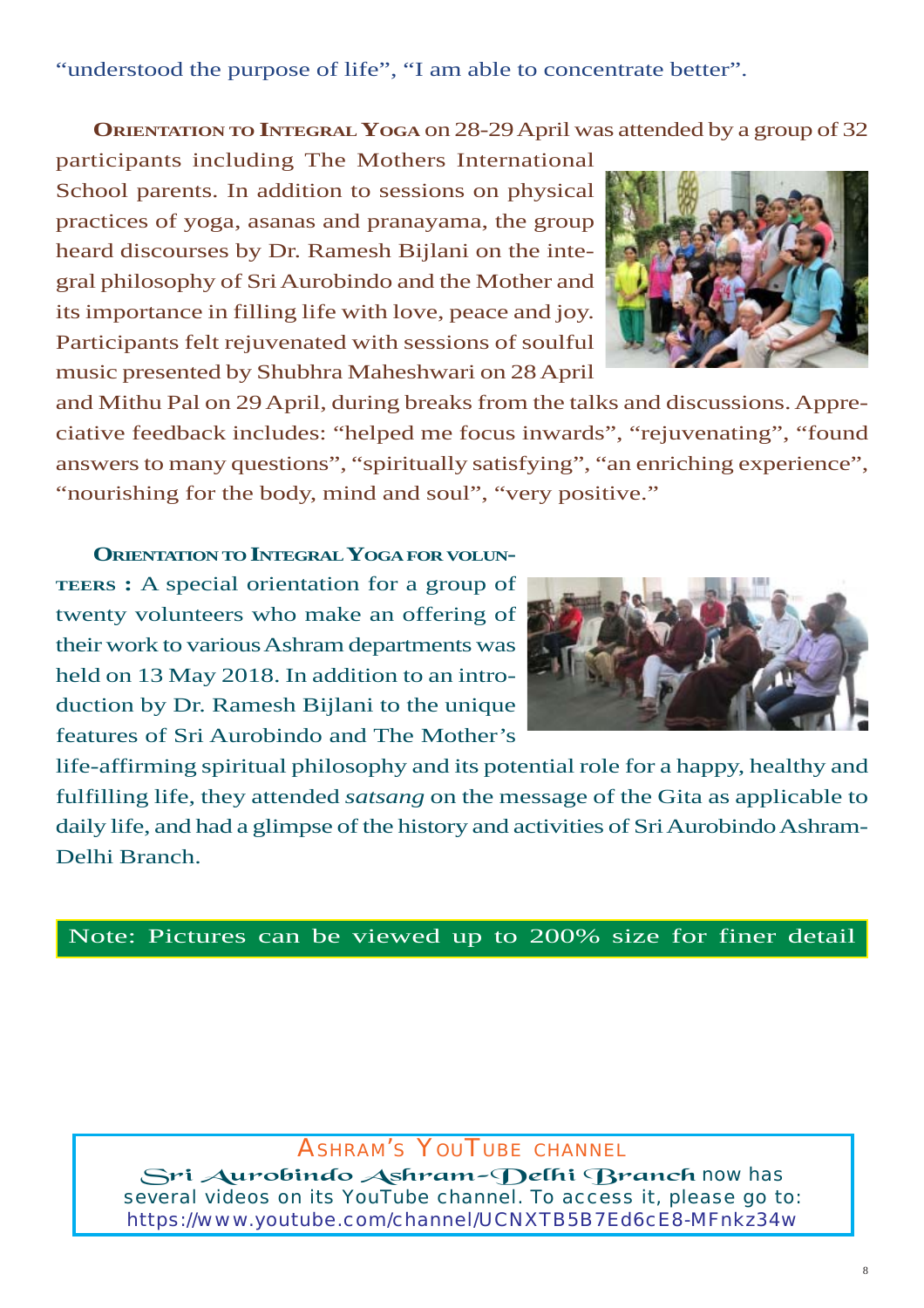#### Editor's Note

"Serialization of *The Message of the Gita* in 'Realization' began from February 2017. The book was compiled by Shri Anil Baran and first published in 1938 by Sri Aurobindo Ashram, Pondicherry. Commentary text in the book derived from *Essays on the Gita* was no intellectual undertaking by Sri Aurobindo but rather "... whatever spiritualisation and divinisation it [his own intellect] attained was through the descent of a higher supra-intellectual knowledge into that silence. The book, Essays on the Gita, itself was written in that silence of the mind, without intellectual effort and by a free activity of this knowledge from above."

Text has been rearranged to suit the magazine format, and phonetic rendering of Sanskrit text in Roman Script has been incorporated. \* \* \* \* \*

Sri Aurobindo considers the message of the Gita to be the basis of the great spiritual movement which has led and will lead humanity more and more to its liberation... escape from falsehood and ignorance... From the time of its first appearance, the Gita has had an immense spiritual action; but with the new interpretation [*Essays on the Gita*] that Sri Aurobindo has given to it, its influence has increased considerably and has become decisive. – *The Mother* \* \* \* \* \*

The world abounds with scriptures sacred and profane, with revelations and halfrevelations, with religions and philosophies, sects and schools and systems. To these the many minds of a half-ripe knowledge or no knowledge at all attach themselves with exclusiveness and passion and will have it that this or the other book is alone the eternal Word of God... It may therefore be useful in approaching an ancient Scripture, such as the... Gita, to indicate precisely the spirit in which we approach it and what exactly we think we may derive from it that is of value to humanity and its future... In the Gita there is very little that is merely local or temporal and its spirit is so large, profound and universal that even this little can easily be universalised without the sense of the teaching suffering any diminution or violation; rather by giving an ampler scope to it than belonged to the country and epoch, the teaching gains in depth, truth and power. Often indeed the Gita itself suggests the wider scope that can in this way be given to an idea in itself local or limited... the principal ideas suggestive and penetrating which are woven into its complex harmony, are eternally valuable and valid; for they are not merely the luminous ideas or striking speculations of a philosophic intellect, but rather enduring truths of spiritual experience, verifiable facts of our highest psychological possibilities...

We do not belong to the past dawns, but to the noons of the future. A mass of new material is flowing into us; we have not only to assimilate the influences of the great theistic religions of India and of the world... but to take full account of the potent though limited revelations of modern knowledge and seeking... All this points to a new, a very rich, a very vast synthesis; a fresh and widely embracing harmonisation of our gains is both an intellectual and a spiritual necessity of the future. But just as the past syntheses have taken those which preceded them for their starting-point, so also must that of the future... proceed from what the great bodies of realised spiritual thought and experience in the past have given. Among them the Gita takes a most important place. – Sri Aurobindo in *Essays on the Gita* \* \* \* \* \*

#### Preface to *THE MESSAGE OF THE GITA*

The Gita is a great synthesis of Aryan spiritual culture and Sri Aurobindo's luminous exposition of it, as contained in his *Essays on the Gita*, sets out its inner significances in a way that brings them home to the modern mind. I have prepared this commentary summarising its substance with the permission of Sri Aurobindo. The notes have been entirely compiled from the *Essays on the Gita* and arranged under the slokas in the manner of the Sanskrit commentators.

Sri Aurobindo Ashram,

Pondicherry,  $21^{st}$  February, 1938 – ANILBARAN, Editor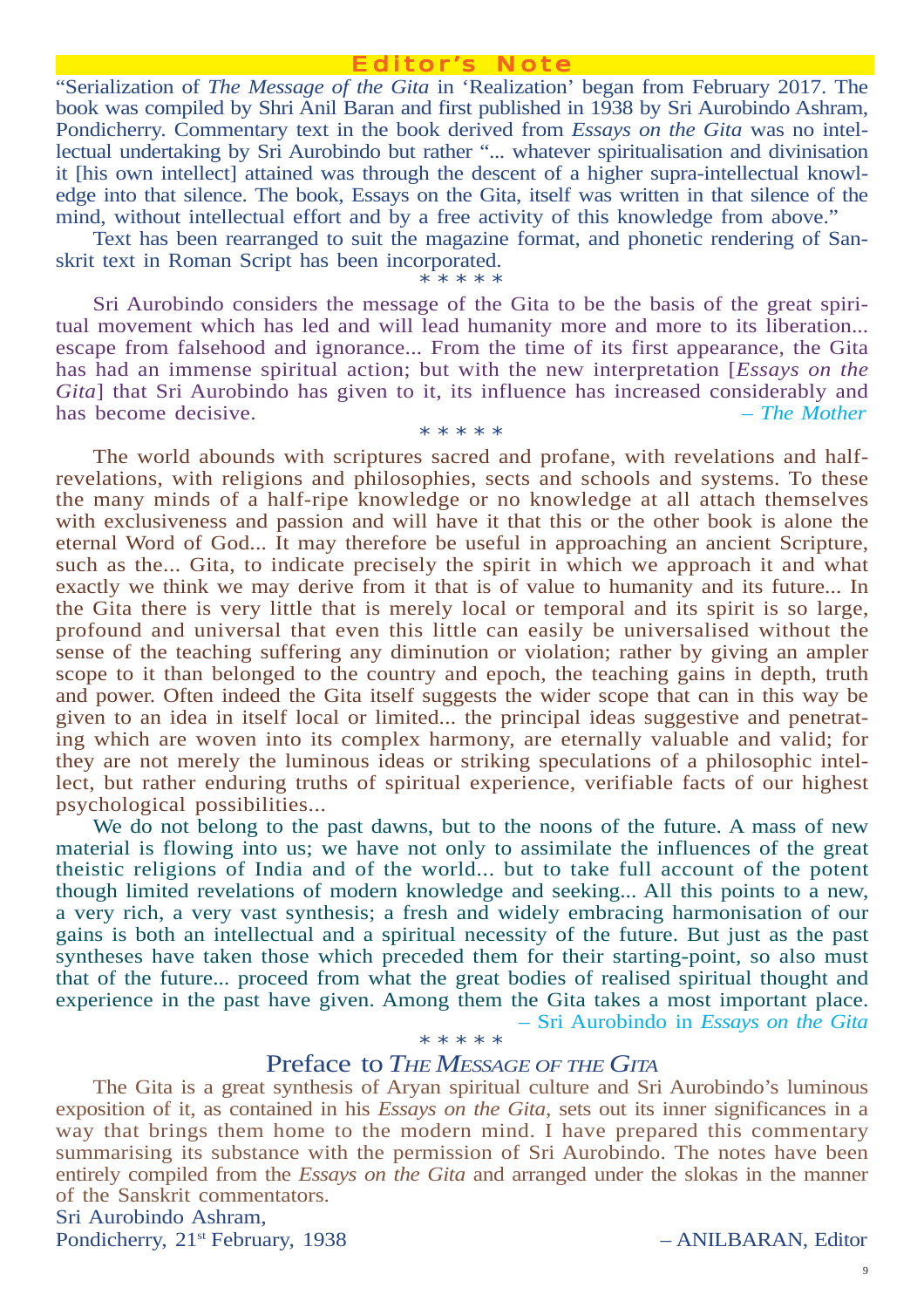## THE MESSAGE OF THE GI

With Text, Translation and Notes As INTERPRETED BY

SRI AUROBINDO

Edited by ANILBARAN ROY

\* \* \* \* \*

FIFTH CHAPTER Contd.

### श्रीभगवानुवाच -<br>शक्नोतीहैव यः सोढुं प्राक्शरीरविमोक्षणात्। कामक्रोधोद्भवं वेगं स युक्तः स सूखी नरः।।५-२३।। **Shaknoteehaiva yah sodhum praak shareera vimokshanaat; Kaamakrodhodbhavam vegam sa yuktah sa sukhee narah. 5-23**

He who can bear here in the body the velocity of wrath the desire, is the Yogin, the happy man.

## यो ऽन्तःसुखो ऽन्तरारामस्तथान्तर्ज्योतिरेव यः। स योगी ब्रह्मनिर्वाणं ब्रह्मभूतोऽधिगच्छति।।५-२४।।

**Yo'ntah sukho'ntaraaraamas tathaantarjyotir eva yah; Sa yogee brahma nirvaanam brahmabhooto'dhigacchati. 5-24**

He who has the inner happiness and the inner ease and repose and the inner light, that Yogin becomes the Brahman and reaches self-extinction in the Brahman, brahmanirvanam.\*

**\* Here, very clearly, Nirvana means the extinction of the ego in the higher spiritual inner Self, that which is for ever timeless, spaceless, not bound by the chain of cause and effect and the changes of the world-mutation, self-blissful, self-illumined and for ever at peace. The Yogin ceases to be the ego, the little person limited by the mind and the body; he becomes the Brahman; he is unified in consciousness with the immutable divinity of the eternal Self which is immanent in his natural being. But is this a going in into some deep sleep of samadhi away from all world-consciousness, or is it the preparatory movement for a dissolution of the natural being and the individual soul into some absolute Self who is utterly and for ever beyond Nature and her works,** *laya, moksha?*

### लभन्ते ब्रह्मनिर्वाणमृषयः क्षीणकल्मषाः। ष्ठिन्नद्वैधा यतात्मानः सर्वभूतहिते रताः।।५-२५।।

**Labhante brahma nirvaanam rishayah ksheenakalmashaah; Cchinnadwaidhaa yataatmaanah sarvabhootahite rataah. 5-25**

Sages with Nirvan in the Brahman, they in whom the stains of sin are effaced and the knot of doubt is cut asunder, masters of their selves, who are occupied in doing good to all creatures.

> कामक्रोधवियुक्तानां यतीनां यतचेतसाम्। अभितो ब्रह्मनिर्वाणं वर्तते विदितात्मनाम् ।। ५-२६।। **Kaamakrodhaviyuktaanaam yateenaam yatachetasaam; Abhito brahma nirvaanam vartate viditaatmanaam. 5-26**

Yatis (those who practise self-mastery by Yoga and austerity) who are delivered from desire and wrath and have gained self-mastery, for them Nirvana in the Brahman exists all about them, encompasses them, they already live in it because they have knowledge\* of the Self.\*\*

**\* That is to say, to have knowledge and possession of the Self is to exist in Nirvana. This is clearly a large extension of the idea of Nirvana. Freedom from all stain of the passions, the self-mastery of the equal mind on which that freedom is founded, equality to all beings,** *sarvabhuteshu-,* **and beneficial love for all,**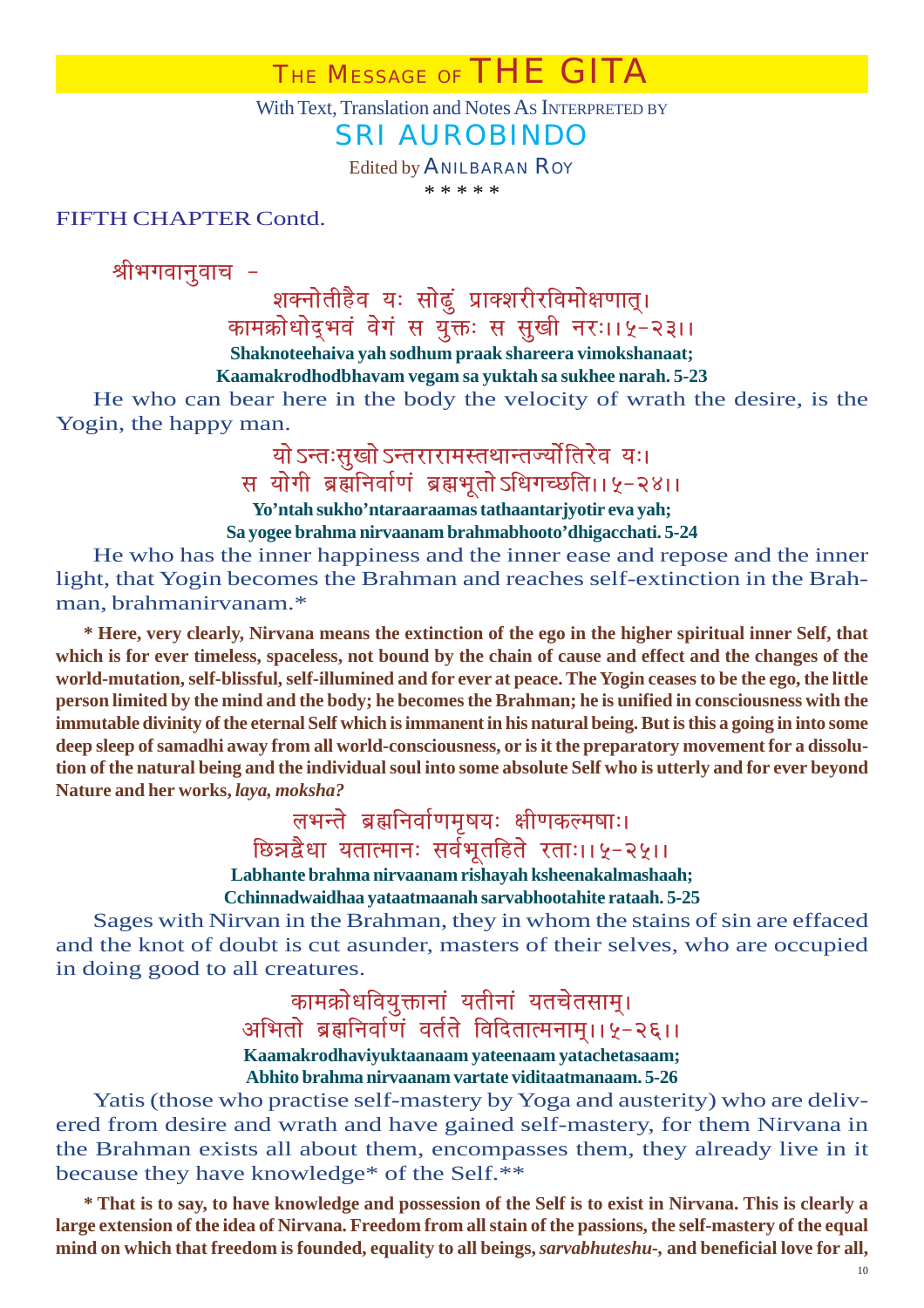**final destruction of that doubt and obscurity of the ignorance which keeps us divided from the all-unifying Divine and the knowledge of the One Self within us and in all are evidently the conditions of Nirvana which are laid down in these verses of the Gita, go to constitute it and are its spiritual substance. Thus Nirvana is clearly compatible with world- consciousness and with action in the world. For the sages who possess it are conscious of and in intimate relation by works with the divine in the mutable universe; they are occupied with the good of all creatures,** *sarvabhuta-hite.*

**\*\* By Nirvana in the Brahman must be meant a destruction or extinction of the limited separative consciousness, falsifying . and dividing, which is brought into being on the surface of existence by the lower Maya of the three gunas, and entry into Nirvana is a passage into this other true unifying consciousness which is the heart of existence and its continent and its whole containing and supporting, its whole original** and eternal and final truth. Nirvana when we gain it, enter into it not only within us, but all around, *abhito vartate,* **because this is not only the Brahman-consciousness which lives secret within us, but the Brahmanconsciousness in which we live. It is the Self which we are within, the supreme Self of our individual being but also the Self which we are without, the supreme Self of the universe, the Self of all existences. By living in that Self we live in all, and no longer in our egoistic being alone; by oneness with that Self a steadfast oneness with all in the universe becomes the very nature of our being and the root status of our active consciousness and root motive of all our action.**

> - स्पर्शान्कृत्वा बहिर्बाह्यांश्चक्षुश्चैवान्तरे भ्रुवोः।<br>प्राणापानौ समौ कृत्वा नासाभ्यन्तरचारिणौ।।५-२७।। यतेद्रियमनोबुद्धिर्मुनिर्मोक्षपरायणः। विगतेच्छाभयक्रोधो यः सदा मुक्त एव सः।। ५-२८।। **Sparsaan kritwaa bahir baahyaamschakshus chaivaantare bhruvoh; Praanaapaanau samau kritwaa naasaabhyantara chaarinau. 5-27 Yatendriya manobuddhir munir mokshaparaayanah; Vigatecchaabhaya krodho yah sadaa mukta eva sah. 5-28**

Having put outside of himself all outward touches and concentrated the vision between the eye-brows and made equal the prana and the apana moving within the nostrils, having controlled the senses, the mind and the understanding, the sage devoted to liberation, from whom desire and wrath and fear have passed away, is ever free.\*

**\* Here we have a process of Yoga that brings in an element which seems quite other than the Yoga of works and other even than the pure Yoga of knowledge by discrimination and contemplation; it belongs in all its characteristic features to the system, introduces the psycho-physical askesis of, Rajayoga. There is the conquest of all the movements of the mind,** *chittavritti-nwodha;* **there is the control of the breathing, Pranayama; there is the drawing in of the senses and the vision. All of them are processes which lead to the inner trance of Samadhi, the object of all of them** *moksha,* **and moksha signifies in ordinary parlance the renunciation not only of the separative ego-consciousness, but of the whole active consciousness, a dissolution of our being into the highest Brahman. Are we to suppose that the Gita gives this process in that sense as the last movement of a release by dissolution or only as a special means and a strong aid to overcome the outward-going mind ? Is this the finale, the climax, the last word ? We shall find reason to regard it as both a special means, an aid, and at least one gate of a final departure, not by dissolution, but by an uplifting to the supracosmic existence. For even here in this passage this is not the last word; the last word, the finale, the climax comes in a verse that follows and is the last couplet of the chapter.**

> भोक्तारं यज्ञतपसां सर्वलोकमहेश्वरम्। सूहदं सर्वभूतानां ज्ञात्वा मां शान्तिमृच्छति।।५-२६।। **Bhoktaaram yajnatapasaam sarvaloka maheshwaram; Suhridam sarvabhootaanaam jnaatwaa maam shaantim ricchati. 5-29**

When a man has known Me as the Enjoyer of sacrifice and tapasya (of all askesis and energisms), the mighty lord of all the worlds, the friend of all creatures, he comes by the peace.\*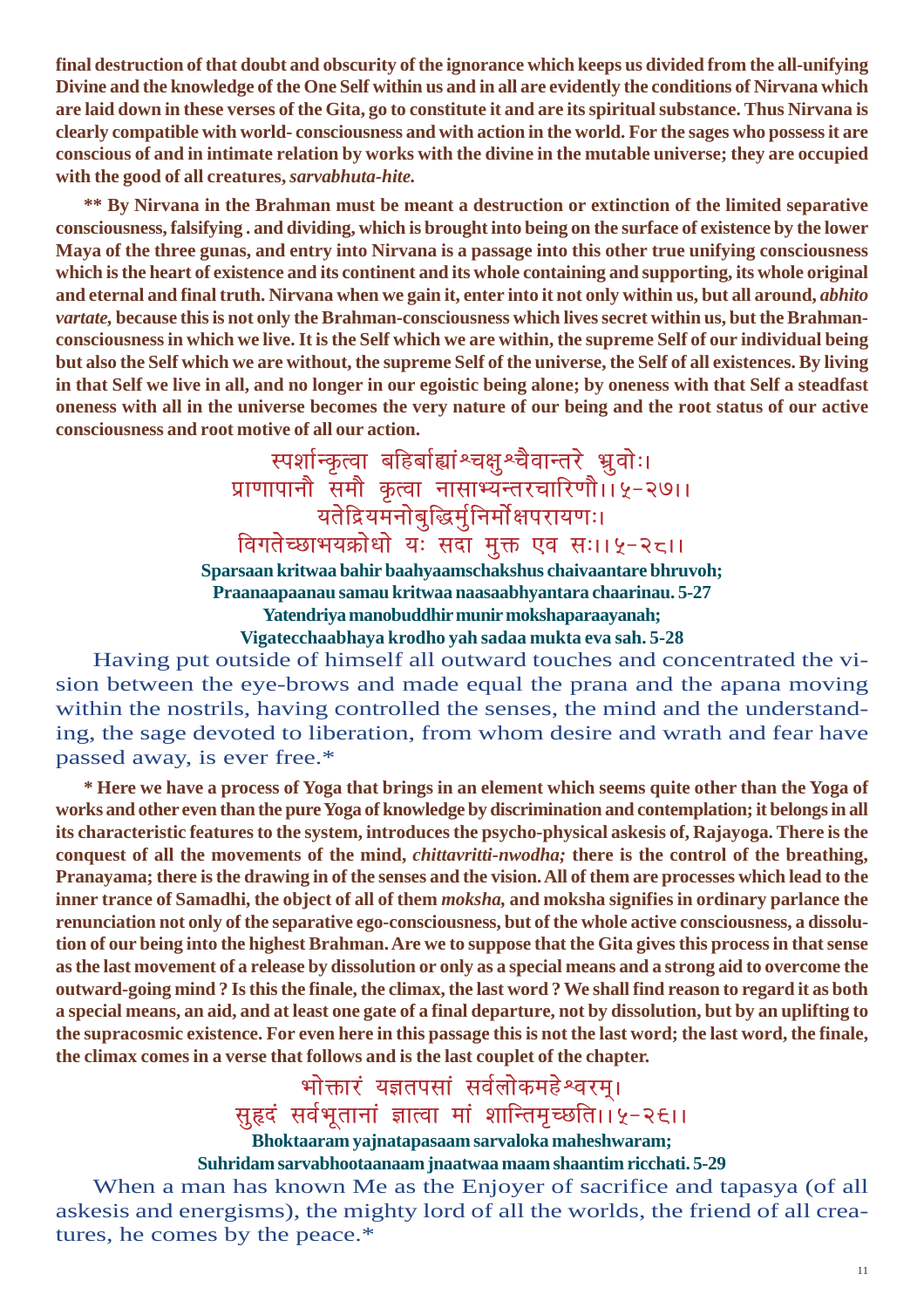**\* The power of the Karmayoga comes in again; the knowledge of the active Brahman, the cosmic supersoul, is insisted on among the conditions of the peace of Nirvana. We get back to the great idea of the Gita, the idea of the Purushottama, —though that name is not given till close upon the end, it is always that which Krishna means by his "I" and "me", the Divine who is there as the one self in our timeless immutable being, who is present too in the world, in all existences, in all activities, the master of the silence and the peace, the master of the power and the action, who is here incarnate as the divine charioteer of the stupendous conflict, the Transcendent, the Self, the AH, the master of every individual being. He is the enjoyer of all sacrifice and of all tapasya, therefore shall the seeker of liberation do works as a sacrifice and as a tapasya; he is the lord of all the worlds, manifested in Nature and in these beings, therefore shall the liberated man still do works for the right government and leading on of the peoples in these worlds,** *lokasangraha;* **he is the friend of ali existences, therefore is the sage who has found Nirvana within him and all around, still and always occupied with the good of all creatures,-—even as the Nirvana of Mahayana Buddhism took for its highest sign the works of a universal compassion. Therefore too, even when he has found oneness with the Divine in his timeless and immutable self, is he still capable, since he embraces the relations also of the play of Nature, of divine love for man and of love for the Divine, of bhakti. That this is the drift of the meaning, becomes clearer when we have fathomed the sense of the sixth chapter which is a large comment on and a full development of the idea of these closing verses of the fifth, that shows the importance which the Gita attaches to them.**

इति श्रीमद्भगवद्गीतासूपनिषत्सु ब्रह्मविद्यायां योगशास्त्रे श्रीकृष्णार्जुन संवादे कर्मसत्र्यासयोगो नाम पंचमोध्यायः।। *Iti Srimad Bhagavadgeetaasoopanishatsu Brahmavidyaayaam Yogashaastre Sri Krishnaarjunasamvaade Karmasanyaasayogo Naama Panchamo'dhyaayah Thus in the Upanishads of the glorious Bhagavad Gita, the science of the Eternal, the scripture of Yoga, the dialogue between Sri Krishna and Arjuna ends the fifth discourse entitled: "The Yoga of Renunciation of Action."*

### **CONSPECTUS**

#### SIXTH CHAPTER

*Nirvana and Works in the World* **: This chapter is full development of the idea of the closing verses of the fith, - that shows the importance which the Gita attaches to them.**

षष्ठोध्याय:

## अध्यात्मयोग: SIXTH CHAPTER ADHYATMAYOGAH

*NIRVANA AND WORKS IN THE WORLD*

श्रीभगवानुवाच -

अनाश्रित: कर्मफलं कार्यं कर्म करोति य:। स सन्न्यासि च योगी च न निरग्निर्न चाक्रियः।। ६-१।।

**Sri Bhagavaan Uvaacha --**

**Anaashritah karmaphalam kaaryam karma karoti yah;**

**Sa sannyaasi cha yogee cha na niragnirna chaakriyah. 6-1**

The Blessed Lord said: Whoever does the work to be done without resort to its fruits, he is the sannyasin and the Yogin, not the man who lights not the sacrificial fire and does not the works.

> यं सन्न्यासमिति प्राहुर्योगं तं विद्धि पाण्डव। न ह्यसन्न्यस्तसंकल्पो योगी भवति कश्चन।।६-२।। **Yam sannyaasamiti praahuryogam tam viddhi paandava;**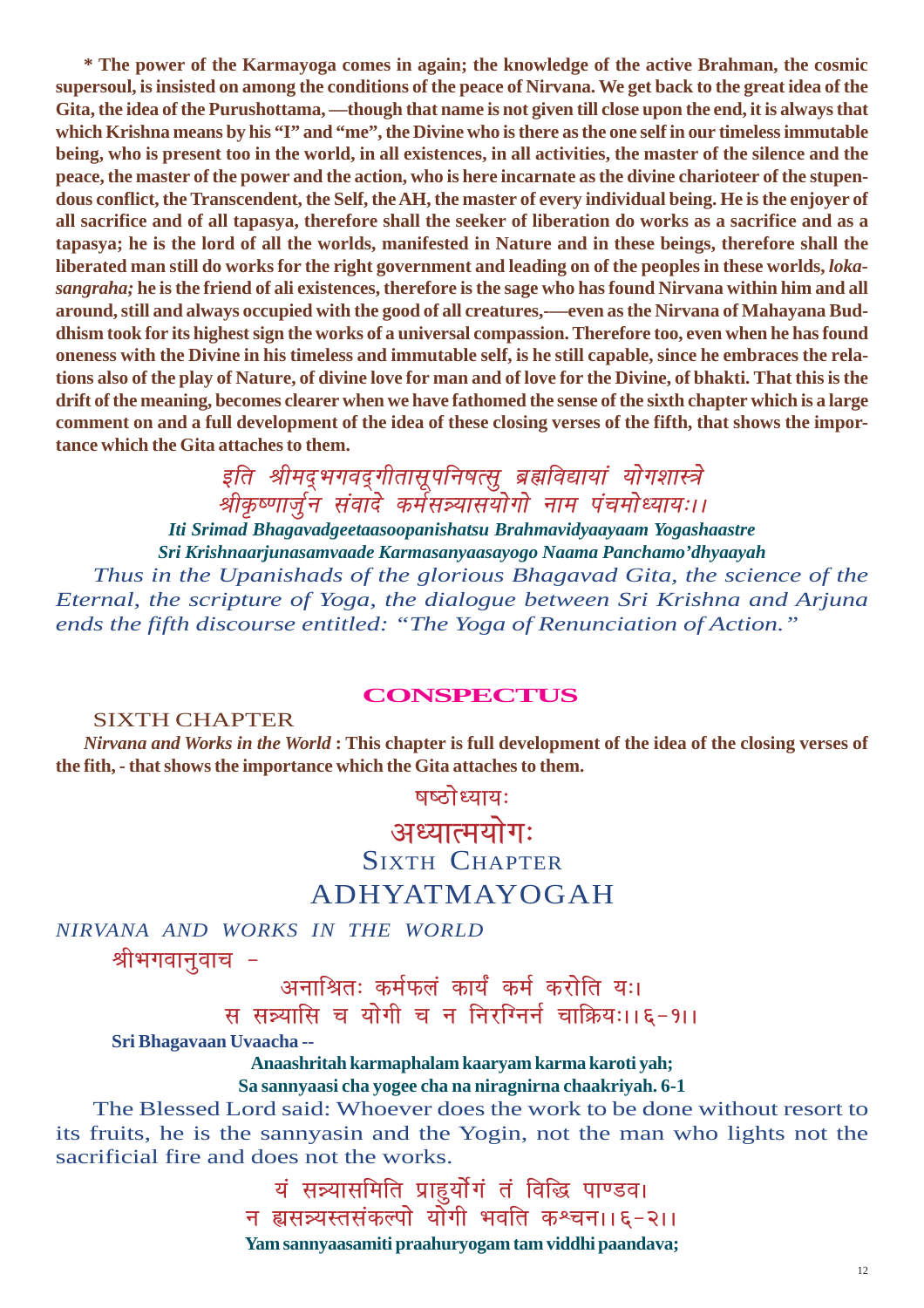#### **Na hyasannyastasankalpo yogee bhavati kashchana. 6-2**

What they have called renunciation (Sannhasa), know to be in truth Yoga, O Pandava; for none becomes a Yogin who has not renounced the desire-will in the mind.\*

**\* First the Teacher emphasises—and this is very significant —his often repeated asseveration about the real essence ,Sannyasa, that it is an inward, not an outward renunciation. Works are to be done, but with what purpose and in what order?**

### आरुरुक्षोर्मुनेर्योगं कर्म कारणमुच्यते<mark>।</mark> योगारूढस्य तस्यैव शमः कारणमुच्यते।।६-३।। **Aarurukshormuneryogam karma kaaranamuchyate; Yogaaroodhasya tasyaiva shamah kaaranamuchyate. 6-3**

For a sage who is ascending the hill of Yoga, action is the cause\*; for the same sage when he has got to the top of Yoga self-mastery is the cause.<sup>\*\*</sup>

**\* Works are the cause, but of what? The cause of self- perfection, of liberation, of Nirvana in the Brahman; for by doing works with a steady practice of the inner renunciation this perfection, this liberation, this conquest of the desire-mind and the ego-self and the lower nature are easily accomplished.**

**\*\* But when one has got to the top ? Then works are no longer the cause; the calm of self-mastery and self-possession gained by works becomes the cause. Again, the cause of what ? Of fixity in the self, in the Brahman-consciousness and of the perfect equality in which the divine works of the liberated man are done.**

> यदा हि नेन्द्रियार्थेषु न कर्मस्वनुष<mark>ज्जते</mark>। सर्वसंकल्पसन्न्यासी योगारूढस्तदोच्यते।।६−४।।

## **Yadaa hi nendriyaartheshu na karmaswanushajjate;**

### **Sarvasankalpasannyaasee yogaaroodhas tadochyate. 6-4**

When one does not get attached\* to the objects of sense or to works and has renounced all will of desire in the mind, then is he said to have ascended to the top of Yoga.

**\* That is the spirit in which the liberated man does works; he does them without desire and attachment, without the egoistic personal will and the mental seeking which is the parent of desire. He has conquered his lower self, reached the perfect calm in which his highest self is manifest to him, that highest self always concentrated in its own being,** *sawahita,* **in Samadhi, not only in the trance of the inward-drawn conscious" ness but always, in the waking state of the mind as well, in exposure to the causes of desire and of the disturbance of calm, to grief and pleasure, heat and cold, honour and disgrace, all the dualities. This higher self is the Akshara.** *kutastha.*

### उद्धरेदात्मनात्मानं नात्मानमवसादयेतु। आत्मैव ह्यात्मनो बन्धुरात्मैव रिपुरात्मनः $\hat{\mathbf{R}}$ ६-५।। **Uddharedaatmanaatmaanam naatmaanamavasaadayet;**

### **Atmaiva hyaatmano bandhuraatmaiva ripuraatmanah. 6-5**

By the self thou shouldst deliver the self, thou shouldst not depress and cast down the self (whether by self-indulgence or suppression); for the self is the friend of the self and the self is the enemy.

> बन्धुरात्मात्मनस्तस्य येनात्मैवात्मना जित<mark>ः</mark>। अनात्मॅनस्तु शत्रुत्वे वर्तेतात्मैव शत्रुवत्।।६-६।। **Bandhuraatmaa'tmanastasya yenaatmaivaatmanaa jitah; Anaatmanastu shatrutwe vartetaatmaiva shatruvat. 6-6**

To the man is his self a friend in whom the (lower) self has been conquered by the (higher) self, but to him who is not in possession of his (higher) self, the (lower) self as if an enemy and it acts as an enemy.